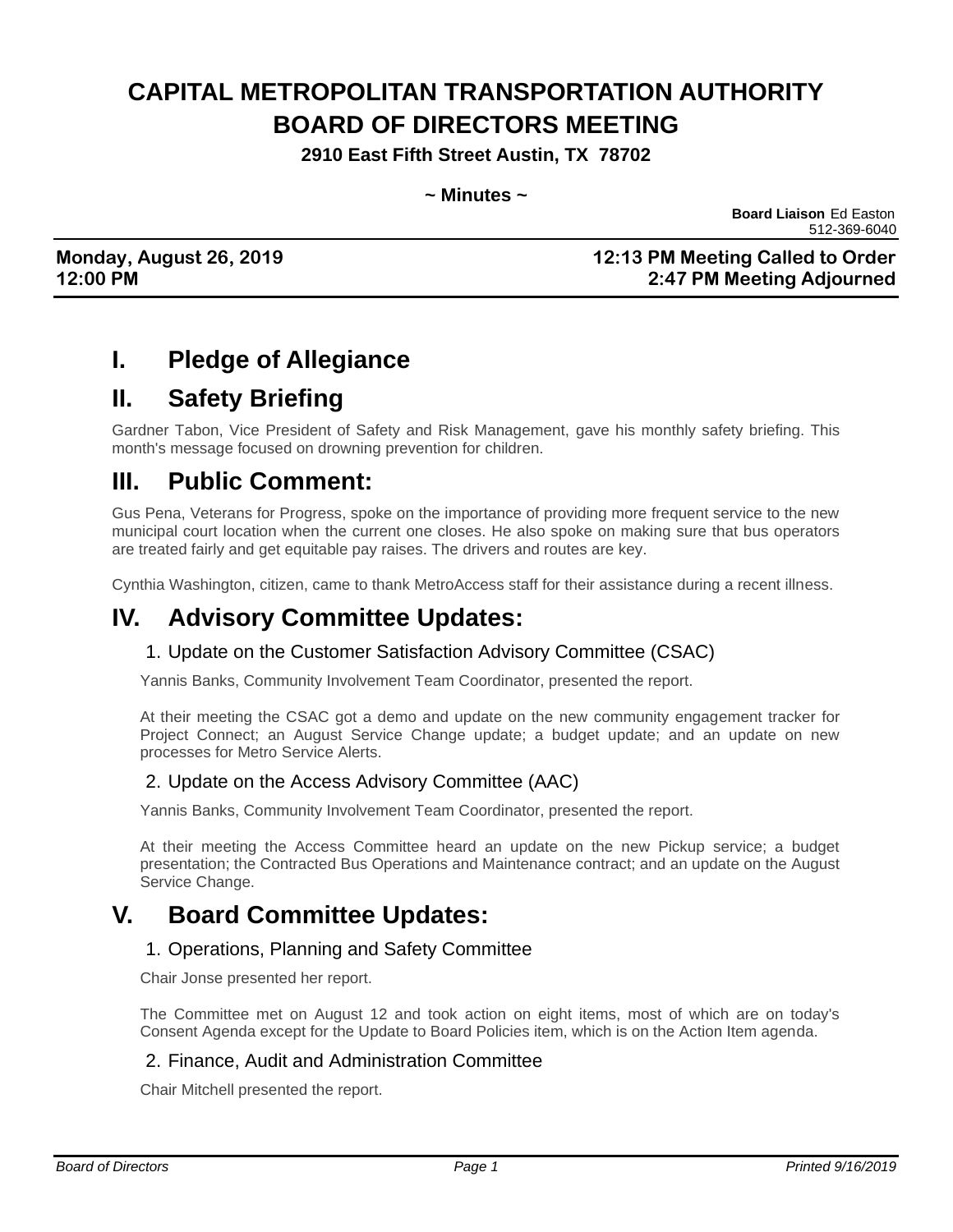The Committee met on August 12th, and took action on four items, three of which are on today's Consent Agenda and the Updates to Board Policies item, which is on today's Action Item agenda.

### **VI. Consent Items**

| <b>RESULT:</b>   | <b>ADOPTED [UNANIMOUS]</b>                                      |
|------------------|-----------------------------------------------------------------|
| <b>MOVER:</b>    | Jeffrey Travillion, Board Member                                |
| <b>SECONDER:</b> | Eric Stratton, Board Secretary                                  |
| AYES:            | Mitchell, Garza, Kitchen, Jonse, Renteria, Travillion, Stratton |
| <b>ABSENT:</b>   | Cooper                                                          |

1. Approval of Minutes from the July 29, 2019 Board Meeting.

2. Approval of a resolution authorizing the President & CEO, or his designee, to finalize and execute an Interlocal Agreement with the City of Austin to provide broadcast assistance and televise Capital Metro Board of Director meetings and public hearings on the ATXN channel for a base period of one year with nine automatic renewals with an agreed-upon price of \$400 per meeting.

3. Approval of a resolution authorizing the President & CEO, or his designee, to amend and restate the Interlocal Agreement with the State of Texas, acting through its Texas Department of Transportation, the City of Austin, County of Travis, and the Capital Metropolitan Transportation Authority (CMTA) for the operation and maintenance of the regional Combined Transportation, Emergency, and Communications Center (CTECC).

4. Approval of a resolution authorizing the President & CEO, or his designee to exercise the four remaining option years, as they occur, on the 209 W. 9th Street lease space with 1303 Properties Ltd. Continuation of the lease allows Capital Metro to provide space for MetroAccess Eligibility and the Transit Store in an amount not to exceed \$742,106.

5. Approval of a resolution authorizing the President & CEO, or his designee, to allocate funding for additional task orders during Option Year 1 of the current contract with Transit Research Consultants (Contract 200317) in an amount up to \$296,000 in FY2020, and not to exceed the original agreed-upon contract amount of \$326,510.

6. Approval of a resolution authorizing the President & CEO, or his designee, to finalize and execute extensions to the interlocal agreement with Austin Community College for one stop on the Northwest Feeder route for an amount not to exceed \$19,325.

7. Approval of a resolution authorizing the President & CEO, or his designee, to extend an Interlocal Agreement (ILA) with Travis County for employee transit passes for a period of one year from October 1, 2019, to September 30, 2020.

8. Approval of a resolution authorizing the President & CEO, or his designee, to extend an Interlocal Agreement (ILA) with Austin Community College for student and employee transit passes for a period of one year from September 1, 2019, to August 31, 2020, that establishes a flat-fee for paratransit, rail and fixed-route bus services of \$429,000 for the term of the extension.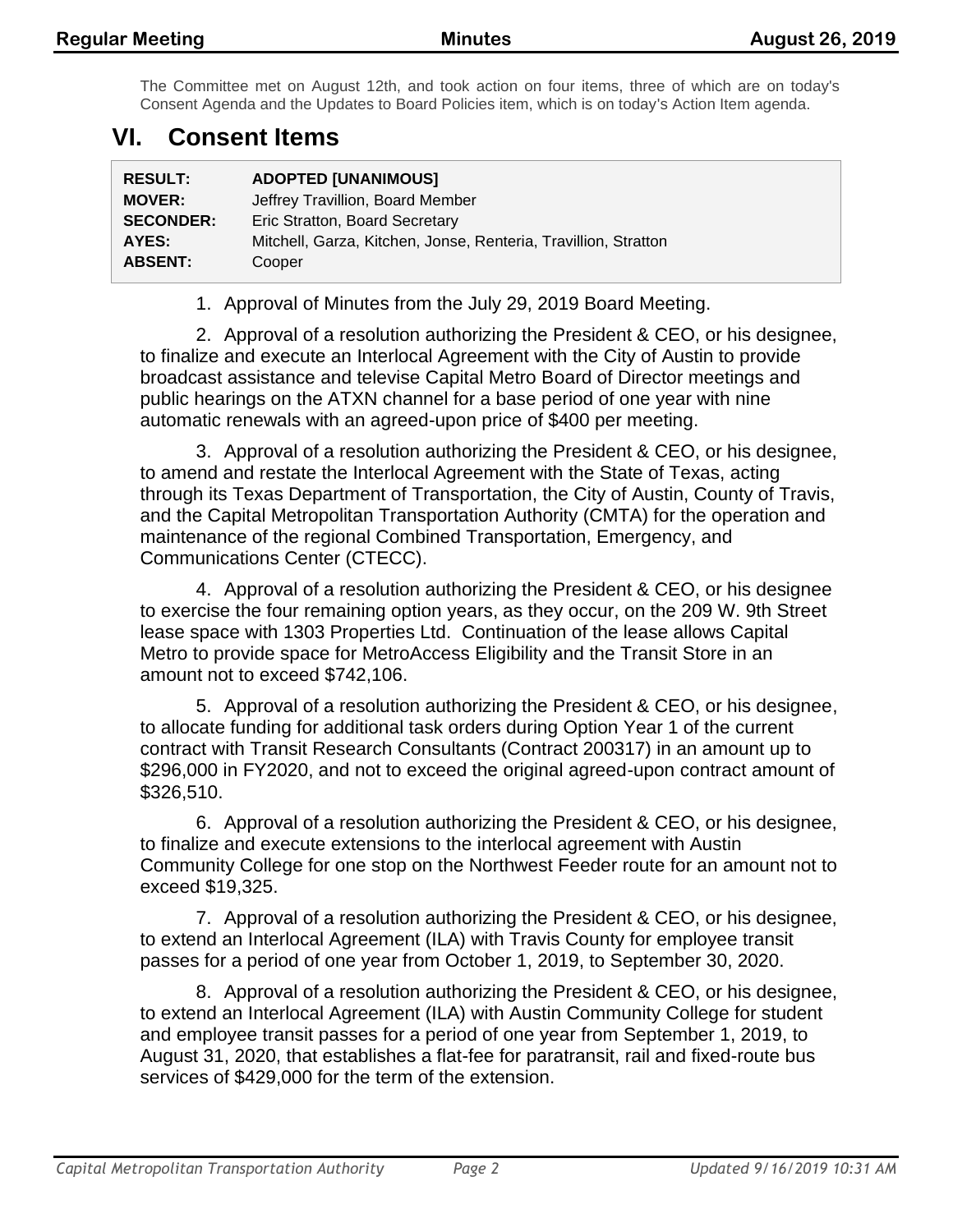9. Approval of a resolution authorizing the President & CEO, or his designee, to finalize and execute a contract modification with Standard Insurance Company for premium payments for life and disability insurance for an additional \$61,000 for the total contract not to exceed an amount of \$986,971.

### **VII. Action Items:**

1. Approval of a resolution authorizing the President & CEO, or his designee, to finalize and execute a contract modification with Balfour Beatty Infrastructure, Inc. for additional Plaza Saltillo Signalization services in the amount of \$130,000, for a new contract amount not to exceed amount of \$1,200,640.

This item was removed from the Consent Agenda at the request of Board member Stratton.

Program Manager Julie Barr spoke to the extra funds needed for this project, which reflect changes to the scope due to Downtown Station construction as well as Positive Train Control requirements.

| <b>RESULT:</b>   | <b>ADOPTED [UNANIMOUS]</b>                                      |
|------------------|-----------------------------------------------------------------|
| <b>MOVER:</b>    | Eric Stratton, Board Secretary                                  |
| <b>SECONDER:</b> | Rita Jonse, Board Member                                        |
| AYES:            | Mitchell, Garza, Kitchen, Jonse, Renteria, Travillion, Stratton |
| <b>ABSENT:</b>   | Cooper                                                          |

2. Approval of a resolution authorizing the President & CEO, or his designee, to finalize and execute a contract with New Flyer of America to purchase up to six battery electric transit buses and related equipment in an amount not to exceed \$8,265,154.

Acting Chief Operating Officer and Vice President of Bus Operations and Maintenance Dottie Watkins presented this item.

Capital Metro learned last month that we were the recipient of federal funding (\$2.6 million) to allow us to move forward with this purchase. This purchase is also supported by funding from a Clean Fleet grant through the Texas Commission for Environmental Quality (\$1.5 million).

This purchase is for 2 60-foot articulated buses and 4 40-foot buses.

Board member Stratton asked why this purchase is from a different manufacturer that our previous electric bus purchase. Dottie responded that it was partly due to a desire to begin adding 60-foot buses to the fleet, and the company that we purchased from before (Proterra) does not currently offer a 60-foot model. Dottie also discussed standardization of the charging stations.

| <b>RESULT:</b>   | <b>ADOPTED [UNANIMOUS]</b>                                      |
|------------------|-----------------------------------------------------------------|
| <b>MOVER:</b>    | Ann Kitchen, Board Member                                       |
| <b>SECONDER:</b> | Rita Jonse, Board Member                                        |
| AYES:            | Mitchell, Garza, Kitchen, Jonse, Renteria, Travillion, Stratton |
| <b>ABSENT:</b>   | Cooper                                                          |

#### 3. Approval of a resolution authorizing updates to certain policies adopted by the Board of Directors.

Executive Vice President and Chief Counsel Kerri Butcher presented this item.

Kerri gave a brief presentation on the policies covered, including a change to the annual board Personal Financial statement form; meeting Public Comment Policy and procedures; board reporting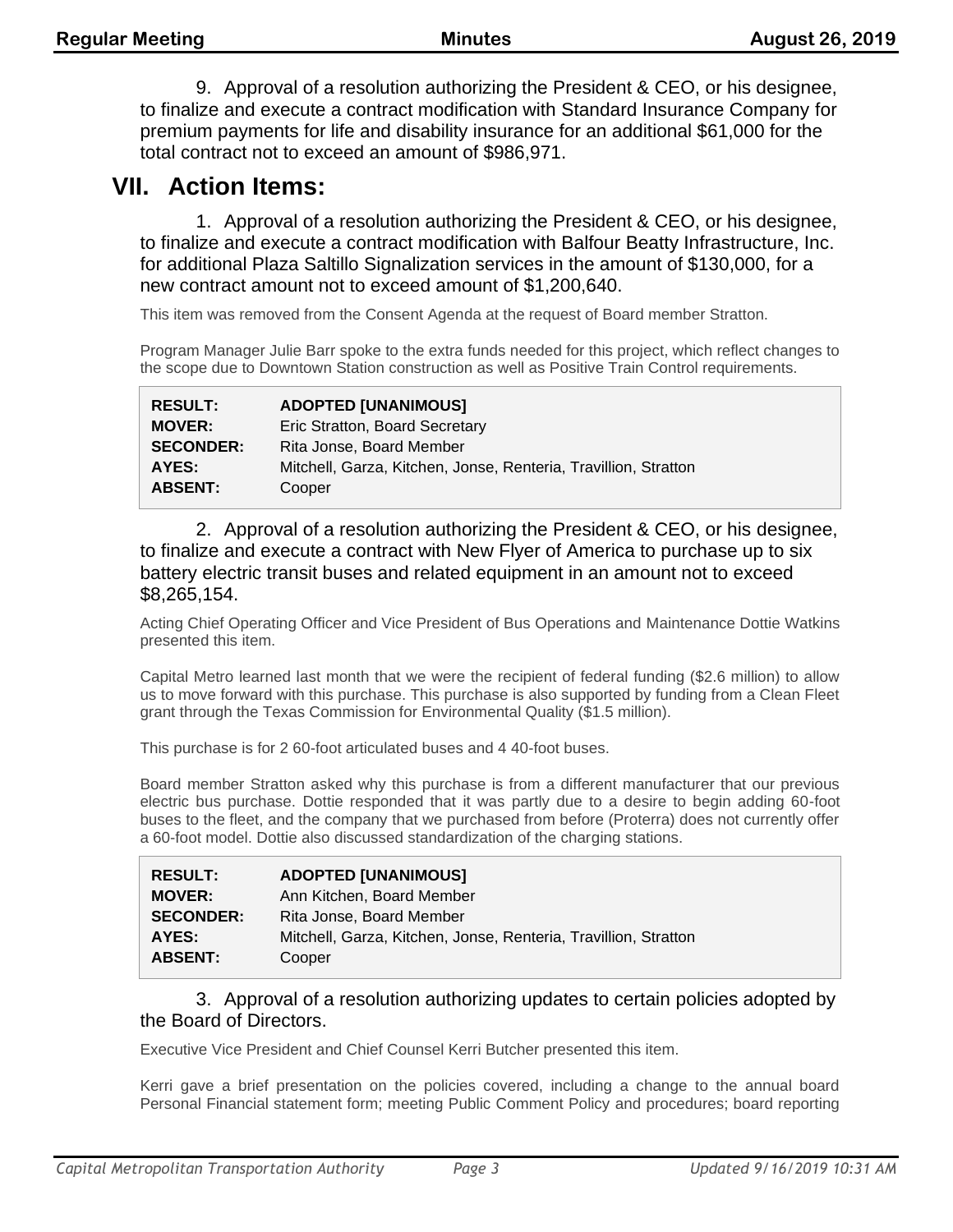requirements under the Community Involvement Policy; and new language that would provide guidelines for which board items are placed on the Consent Agenda at monthly meetings.

On the Public Comment Policy, Board member Kitchen suggested that the language be softened requiring presentations from members of the public be provided early, to suggest that they be provided early rather than require it. She also asked that language on making copies of materials provided by the public be removed, and stated that at Austin City Council meetings copies are made free of charge.

President Clarke expressed his concern about computer thumb drives from the public being plugged into the Capital Metro network. An audit of best practices regarding storage devices is currently underway.

On the Community Involvement Policy, Board member Travillion asked if we were documenting lessons learned on an ongoing basis, to ensure that we keep things that are working.

Zenobia Joseph, citizen, spoke and said that she doesn't believe changes to the Public Comment Policy are necessary -- at Austin City Council thumb drives are allowed and copies are made. She also opposes changes to the threshold for Consent Agenda items in the interest of transparency.

Board member Stratton asked for clarification on the amount of time given to each speaker -- whether individuals were limited to three minutes to speak to the board total, or whether it was three minutes per item. And if three minutes per item is the rule, he asked if a member of the public speak on multiple items during the public comment period.

Gus Pena, citizen, commented that he would appreciate greater clarity on the Public Comment policy.

The Board returned to consider and take action on this item following the Long Range Financial Plan presentation; however, audio is not available for this portion of the meeting.

Kerri presented a revised proposed Public Comment Policy, eliminating Section 2 requiring submission of presentations by members of the public in advance of the meeting and requiring that members of the public bring hard copies of materials they wish to provide to board members. The board had further discussion on removal of this section and decided to encourage members of the public to submit their presentations in advance of a meeting, but not require it, and to allow staff to continue to make copies of printed materials provided by the public when reasonable.

The board also had further discussion about how many minutes would be available to the public to speak on more than one action item. Kerri clarified that the text of the policy is accurate as written and that the statute requires a public entity to allow a member of the public to speak on each action item before the board but allows the board to establish reasonable time limits for speakers. Kerri also clarified the section of the Public Comment Policy that allows a representative of a group to speak for five minutes. The proposed change to this section of the policy makes the designation of a representative permissive instead of mandatory, in accordance with the change to the law. Kerri also clarified that the policy is written to state that this appointment of a designated speaker for a group can only be made when more than one member of a group is present to speak to the board.

The Board adopted the resolution as proposed and included in the board materials with a revised Public Comment Policy as described above.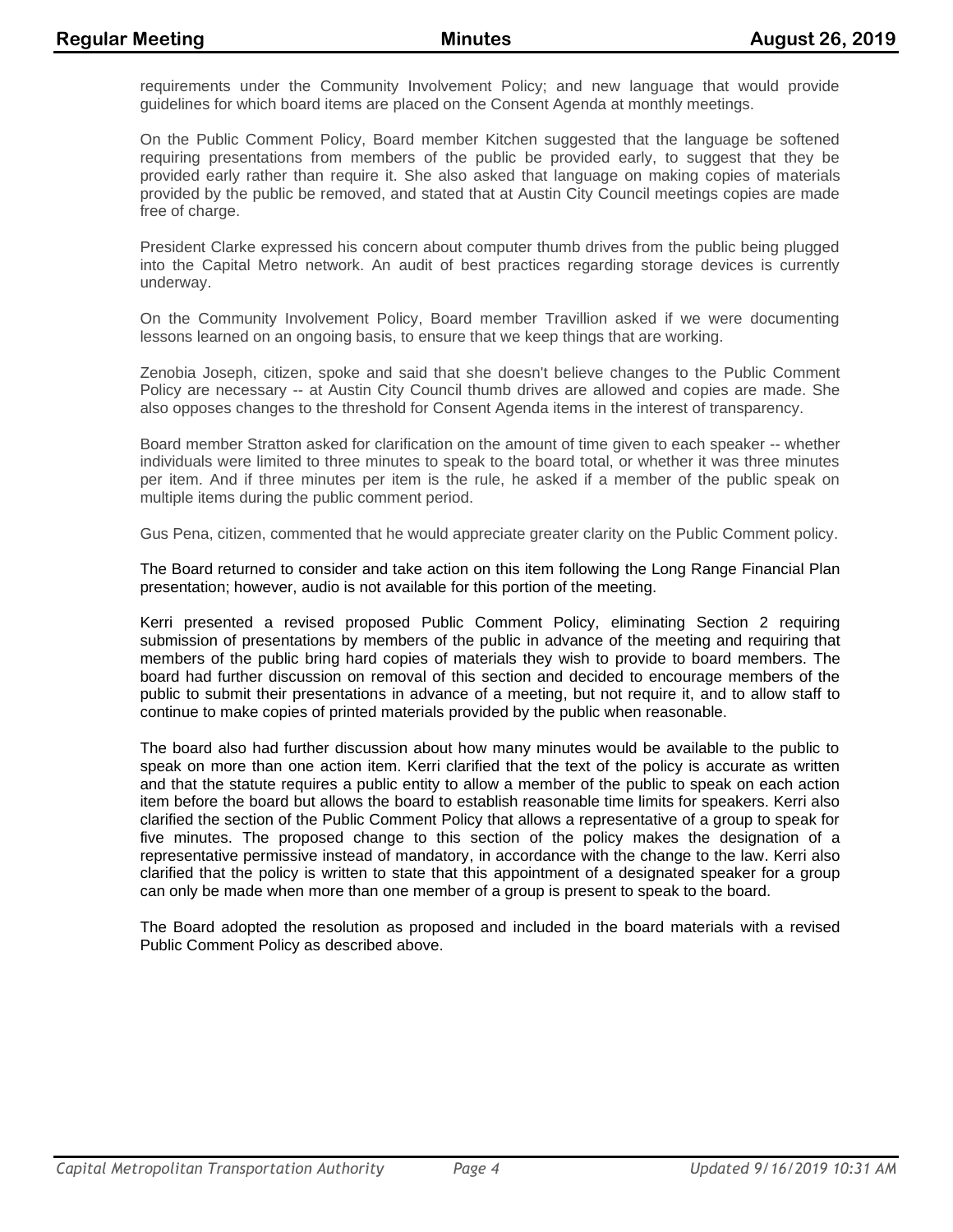| <b>RESULT:</b>   | <b>ADOPTED [UNANIMOUS]</b>                            |
|------------------|-------------------------------------------------------|
| <b>MOVER:</b>    | Eric Stratton, Board Secretary                        |
| <b>SECONDER:</b> | Rita Jonse, Board Member                              |
| AYES:            | Garza, Kitchen, Jonse, Renteria, Travillion, Stratton |
| <b>ABSENT:</b>   | Mitchell, Cooper                                      |

### **VIII. Presentations:**

#### 1. Fleet Strategy Update

Acting Chief Operating Officer and Vice President of Bus Operations and Maintenance Dottie Watkins gave the presentation.

Dottie's presentation covered the types of vehicles Capital Metro operates; State of Good Repair and fleet replacement; the future of the Capital Metro fleet; and impacts on facility planning. She also reviewed some of the long term considerations of converting to an all-electric fleet.

Board member Kitchen asked about long term variability of electric rates. Dottie stated that conversations on the rate structure are underway with Austin Energy.

Board member Stratton asked about the current daily mileage of our diesel buses. Dottie explained that while some routes have a daily mileage as high at 275 miles, but many routes are not that high and we are comfortable that electric vehicles under current technology can cover a large number of our routes.

#### 2. Proposed FY2020 Budget Update

Budget Director Kevin Conlan gave a brief presentation, including a revenue update, annual revenue comparison, and next steps toward approval of the Proposed FY202 Budget.

Zenobia Joseph, citizen, gave public comments.

#### 3. Long Range Financial Plan

CFO Reinet Marneweck gave the presentation. She reviewed the objectives of the plan; the benefits of a long-range plan model; a revenue overview; historical sales tax review; a review of fare revenue; operating expenses; and service levels. She also laid out a proposed long-term Capital Plan for the agency. Her modeling included versions of the agency financial plans with both optimistic and recession scenarios included. She also listed unfunded projects in the plan and potential risks to the plan.

#### 4. Project Connect Community Engagement Update

Community Involvement Manager Jackie Nirenberg gave the presentation, which included a review of recent Project Connect outreach activities, a overview of the new dashboard tool which displays both metrics and individual comments, and a summary of the overall themes of comments heard so far. She also previewed upcoming outreach events.

### **IX. Reports:**

#### 1. President's Report

President Clarke gave his monthly report, which this month included the opening of the new Guadalupe contraflow lane; Capital Metro's participation in the recent Austin Pride Parade; and the launch of new Pickup service zones.

### **X. Items for Future Discussion:**

### **XI. Adjournment**